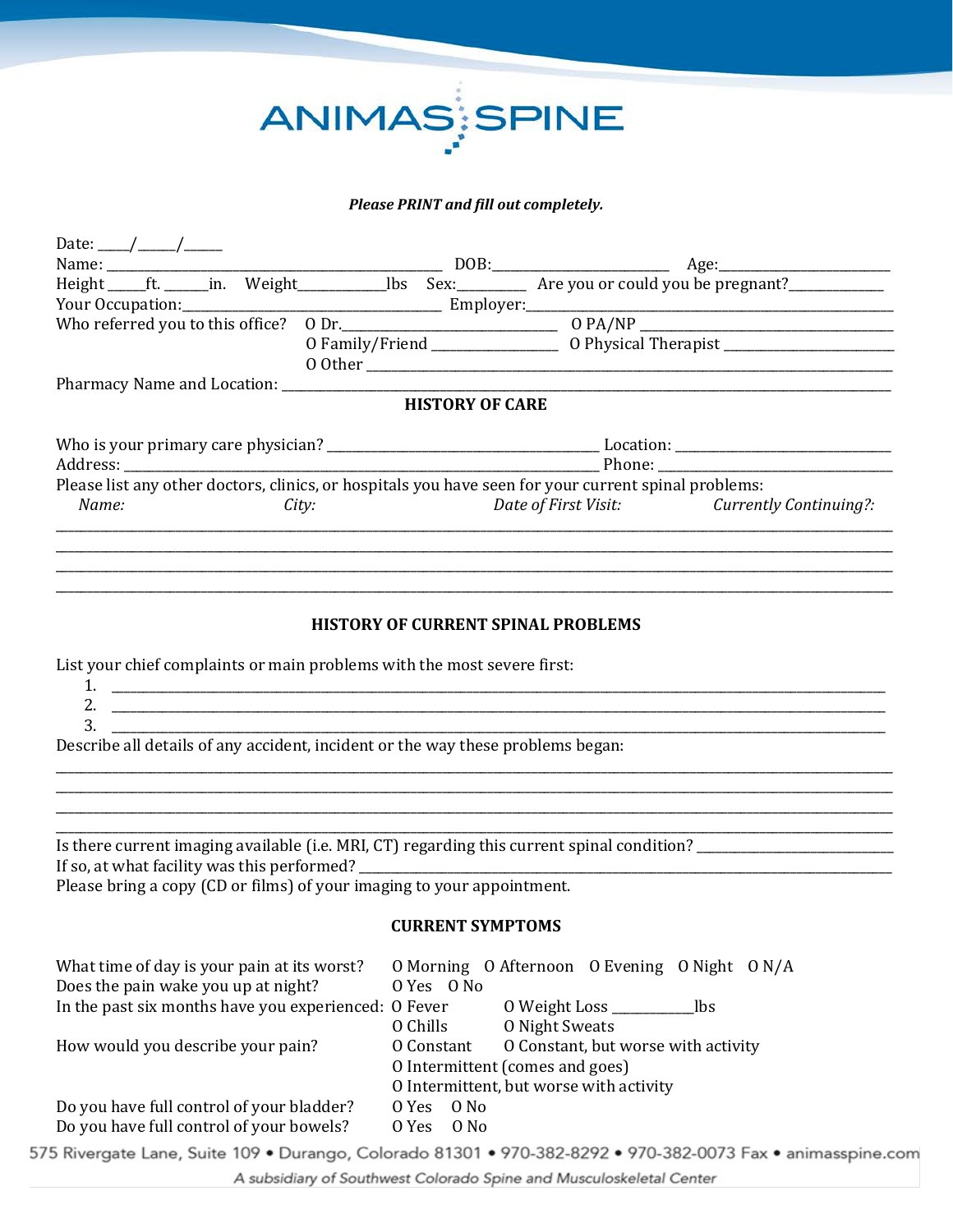ANIMAS;SPINE

### **PATIENT PAIN DRAWING**

Please mark the areas on your body where you feel the pain and/or sensations described below, using the appropriate symbol as indicated. Mark the areas where your pain radiates, including all affected



Mark where any symptoms (pain, numbness, weakness, etc) exist on average (most of the time) and at their worst.

| Current pain: |  |  |  |  |  |                        |  |  |  |            |  |
|---------------|--|--|--|--|--|------------------------|--|--|--|------------|--|
| None          |  |  |  |  |  |                        |  |  |  | Unbearable |  |
| Average       |  |  |  |  |  | 0 1 2 3 4 5 6 7 8 9 10 |  |  |  |            |  |
| Worst         |  |  |  |  |  | 0 1 2 3 4 5 6 7 8 9 10 |  |  |  |            |  |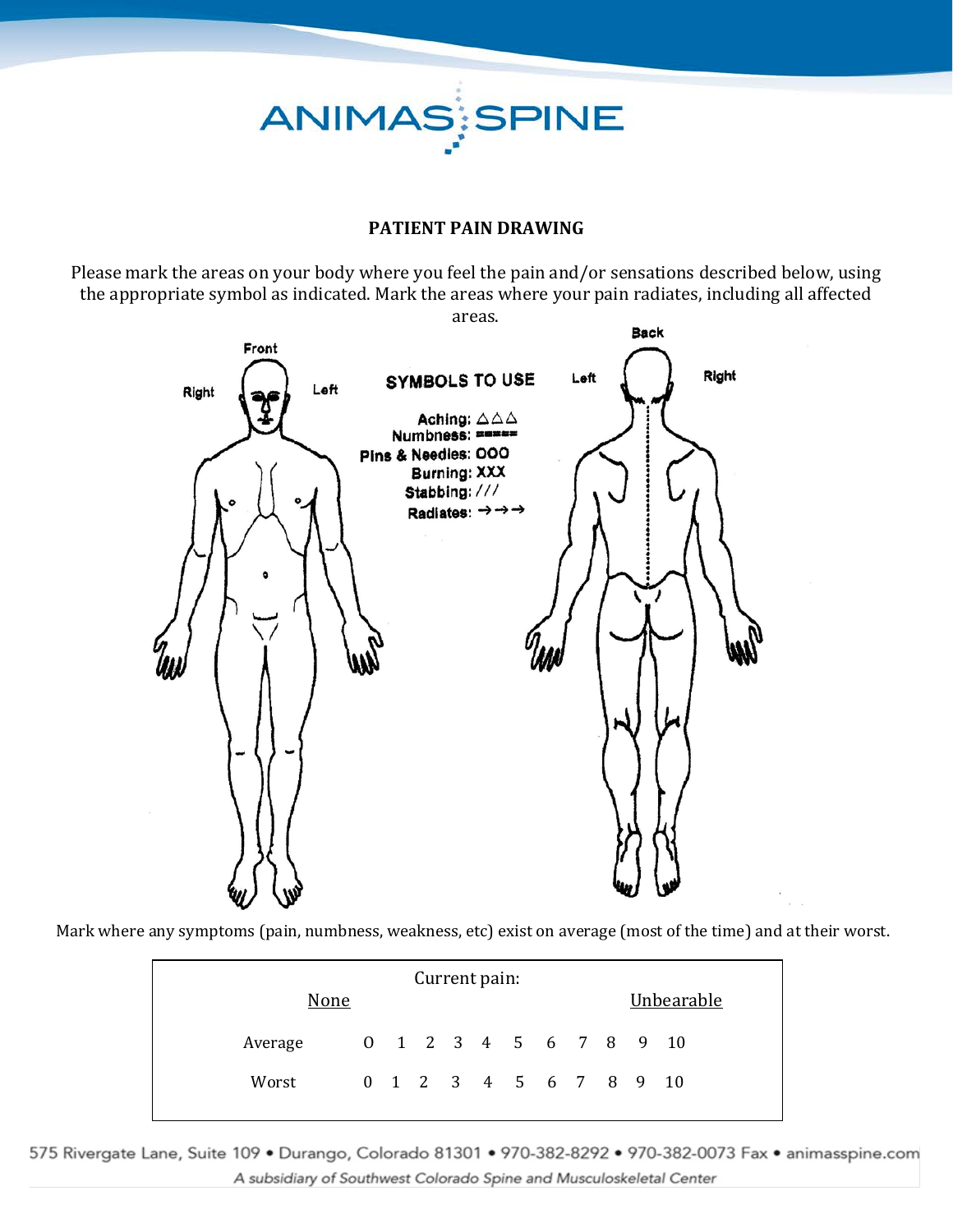

### **MEDICAL HISTORY**

Check if you are being treated for or have been diagnosed with:

|                                                                                                                                                          | When?                                                                                                                                 | When?                                                                                                                |
|----------------------------------------------------------------------------------------------------------------------------------------------------------|---------------------------------------------------------------------------------------------------------------------------------------|----------------------------------------------------------------------------------------------------------------------|
| O High Blood Pressure                                                                                                                                    | O Osteoporosis                                                                                                                        |                                                                                                                      |
| <b>O</b> Diabetes                                                                                                                                        | O Kidney Disease/Problem<br><u> 1980 - Johann Barbara, martin a</u>                                                                   | <u> 1980 - Johann Stein, mars an deus an deus an deus an deus an deus an deus an deus an deus an deus an deus an</u> |
| <b>O Liver Disease</b>                                                                                                                                   | <b>O</b> Seizures                                                                                                                     |                                                                                                                      |
| O Heart Disease or Attack                                                                                                                                | 0 Arthritis                                                                                                                           |                                                                                                                      |
| O Stroke                                                                                                                                                 | 0 Thyroid<br><u> 1989 - Johann John Stoff, deutscher Stoffen und der Stoffen und der Stoffen und der Stoffen und der Stoffen u</u>    |                                                                                                                      |
| O Cancer                                                                                                                                                 | O Tuberculosis                                                                                                                        |                                                                                                                      |
| O High Cholesterol                                                                                                                                       | O Psoriasis<br><u> 1989 - Johann John Harry Harry Harry Harry Harry Harry Harry Harry Harry Harry Harry Harry Harry Harry Harry H</u> |                                                                                                                      |
| <b>O Ulcer Disease</b>                                                                                                                                   | O Polio<br><u> 1989 - Johann John Stone, mensk politik fotograf (d. 1989)</u>                                                         |                                                                                                                      |
| O Gastritis                                                                                                                                              | <b>O Rheumatic Fever</b>                                                                                                              |                                                                                                                      |
| O Reflux Disease (GERD)                                                                                                                                  | O Gout                                                                                                                                |                                                                                                                      |
| 0 Asthma                                                                                                                                                 | O Herpes Simplex                                                                                                                      |                                                                                                                      |
| O Depression                                                                                                                                             | O Bipolar Disease                                                                                                                     |                                                                                                                      |
| 0 Other Psychiatric                                                                                                                                      | 0 *Pacemaker/ *Stent(s)                                                                                                               | * PLEASE PROVIDE CARD                                                                                                |
|                                                                                                                                                          | Have you ever had a history of blood clots or pulmonary embolus? O Yes O No                                                           |                                                                                                                      |
|                                                                                                                                                          | <b>SURGERIES</b>                                                                                                                      |                                                                                                                      |
|                                                                                                                                                          |                                                                                                                                       |                                                                                                                      |
|                                                                                                                                                          |                                                                                                                                       |                                                                                                                      |
| Type of Surgery:                                                                                                                                         | Date:                                                                                                                                 | Surgeon:                                                                                                             |
| Please list all <i>spine</i> surgeries you have had in the past:<br>Please list all <i>other</i> surgeries you have had in the past:<br>Type of Surgery: | Date:                                                                                                                                 | Surgeon:                                                                                                             |
| Medication:                                                                                                                                              | <b>MEDICATIONS</b><br>Please list ALL medications you are currently taking, including prescription and over the counter:<br>Dosage:   | Frequency: (how many pills in 24 hours)                                                                              |

A subsidiary of Southwest Colorado Spine and Musculoskeletal Center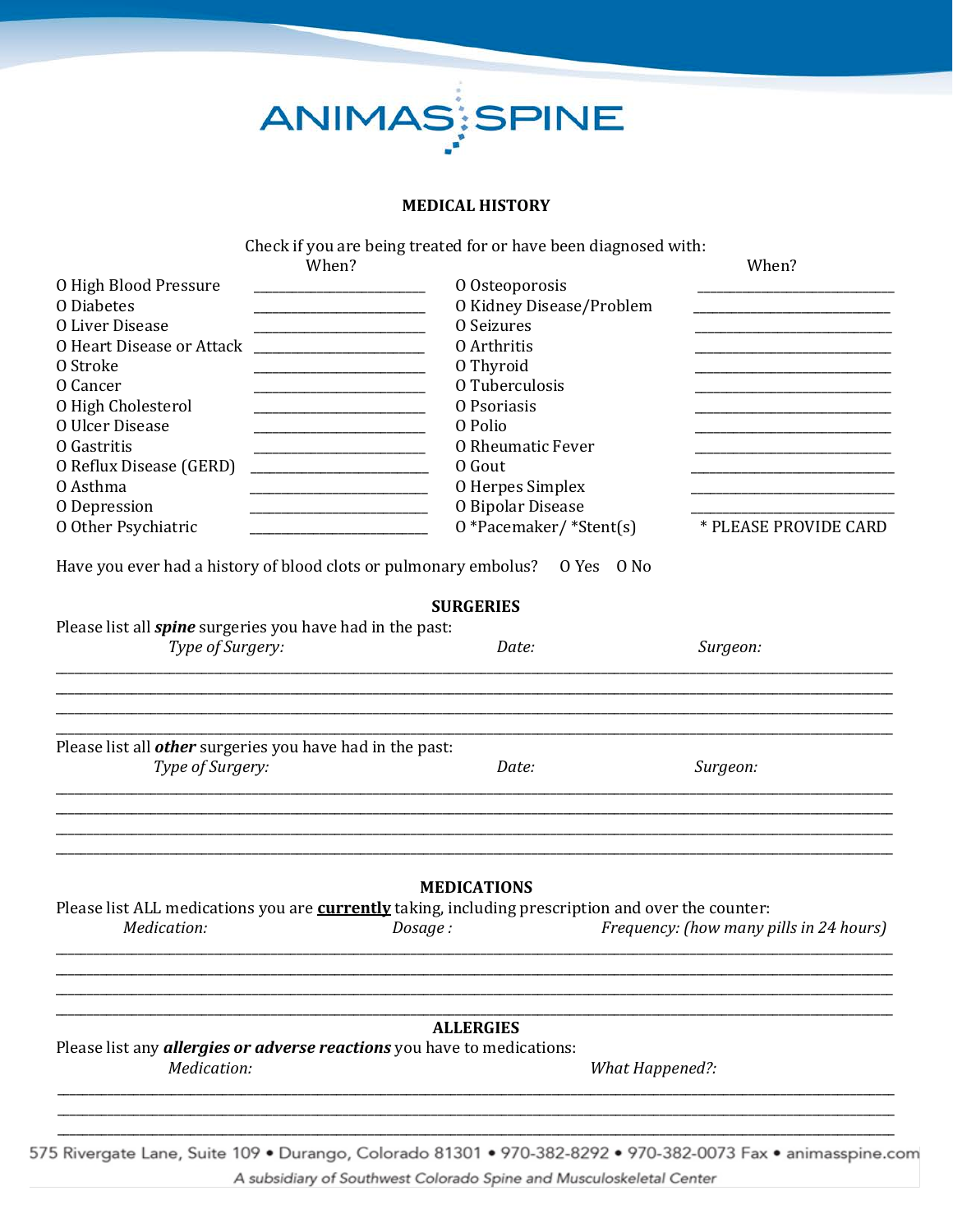# ANIMAS SPINE

#### **FAMILY HISTORY**

| Is your father alive? O Yes O No | IF YES, age and any major medical problems? |
|----------------------------------|---------------------------------------------|
| IF NO, age at time of death?     | What major medical problems did he have?    |
| Is your mother alive? O Yes O No | IF YES, age and any major medical problems? |
| IF NO, age at time of death?     | What major medical problems did she have?   |
| Any siblings? O Yes O No         | How many? $\overline{\phantom{0}}$          |

#### **SOCIAL HISTORY**

| Marital Status: 0 Married 0 Single 0 Divorced 0 Widowed 0 Living with other                 |                                                                                                                                      |  |                                                                                                      |
|---------------------------------------------------------------------------------------------|--------------------------------------------------------------------------------------------------------------------------------------|--|------------------------------------------------------------------------------------------------------|
| Do you have children? O Yes O No Ages: _________                                            |                                                                                                                                      |  |                                                                                                      |
| Education level achieved: O Grade School O Jr. High O High School O College O Post Graduate |                                                                                                                                      |  |                                                                                                      |
|                                                                                             |                                                                                                                                      |  | DO you currently smoke cigarettes? O Yes O No Number of Years Smoked: _____ FOR DR. USE: P YRS _____ |
|                                                                                             | Packs per Day: (please choose the closest) $0 < \frac{1}{2}$ $0 \frac{1}{2}$ $0 \frac{1}{2}$ $0 \frac{1}{2}$ $0 \frac{2}{3}$ $0 > 2$ |  |                                                                                                      |
|                                                                                             |                                                                                                                                      |  | DID you smoke cigarettes in the past? O Yes O No Number of Years Smoked: Quit Date: ______           |
|                                                                                             | Packs per Day: (please choose the closest) $0 < \frac{1}{2}$ $0 \frac{1}{2}$ $0 \frac{1}{2}$ $0 \frac{1}{2}$ $0 \frac{2}{3}$         |  |                                                                                                      |
| Do you use any other tobacco products? O Yes O No What kind?                                |                                                                                                                                      |  | Quantity?                                                                                            |
| Do you use recreational drugs? O Yes O No What kind?                                        |                                                                                                                                      |  |                                                                                                      |
| Do you drink alcohol? O Yes O No Drinks per Day _____________                               |                                                                                                                                      |  | Drinks per Week                                                                                      |
| DO YOU OR HAVE YOU HAD an unhealthy relationship with alcohol? O Yes O No                   |                                                                                                                                      |  |                                                                                                      |
| Type of alcohol consumption: 0 Beer 0 Wine 0 Mixed Drinks                                   |                                                                                                                                      |  |                                                                                                      |

#### **WORK HISTORY**

| Are you currently: O employed O unemployed O retired O on sick leave O on disability O stay at home parent        |                                |            |  |  |
|-------------------------------------------------------------------------------------------------------------------|--------------------------------|------------|--|--|
| Has your job changed since your symptoms started? O Yes O No O Not working                                        |                                |            |  |  |
| If you are at a different job or not working, did your symptoms play a role in your job change or decision not to |                                |            |  |  |
| work? O Yes O No                                                                                                  |                                |            |  |  |
| If you are working, are you on:                                                                                   | O Normal duties O Light duties |            |  |  |
| If you are on light duty, did your symptoms play a role?                                                          |                                | O Yes O No |  |  |
| Are you applying for disability?                                                                                  | O Yes O No                     |            |  |  |
| Please describe your job: _________                                                                               |                                |            |  |  |
|                                                                                                                   |                                |            |  |  |

#### **WORKER'S COMPENSATION HISTORY**

\_\_\_\_\_\_\_\_\_\_\_\_\_\_\_\_\_\_\_\_\_\_\_\_\_\_\_\_\_\_\_\_\_\_\_\_\_\_\_\_\_\_\_\_\_\_\_\_\_\_\_\_\_\_\_\_\_\_\_\_\_\_\_\_\_\_\_\_\_\_\_\_\_\_\_\_\_\_\_\_\_\_\_\_\_\_\_\_\_\_\_\_\_\_\_\_\_\_\_\_\_\_\_\_\_\_\_\_\_\_\_\_\_\_\_\_\_\_\_\_\_\_\_\_\_\_\_\_\_\_\_\_ \_\_\_\_\_\_\_\_\_\_\_\_\_\_\_\_\_\_\_\_\_\_\_\_\_\_\_\_\_\_\_\_\_\_\_\_\_\_\_\_\_\_\_\_\_\_\_\_\_\_\_\_\_\_\_\_\_\_\_\_\_\_\_\_\_\_\_\_\_\_\_\_\_\_\_\_\_\_\_\_\_\_\_\_\_\_\_\_\_\_\_\_\_\_\_\_\_\_\_\_\_\_\_\_\_\_\_\_\_\_\_\_\_\_\_\_\_\_\_\_\_\_\_\_\_\_\_\_\_\_\_\_

| Have you had any PRIOR workers compensation injuries? O Yes O No |  |                                                                                                      |  |  |  |  |
|------------------------------------------------------------------|--|------------------------------------------------------------------------------------------------------|--|--|--|--|
| Please list any prior workers compensation cases/injuries:       |  |                                                                                                      |  |  |  |  |
| Area Iniured:                                                    |  | Who Treated You?:                                                                                    |  |  |  |  |
|                                                                  |  | IS THIS A WORKERS COMPENSATION CASE? O Yes O No<br>If yes, how many? $\frac{1}{2}$<br>Time Off Work: |  |  |  |  |

| Were you at work when your symptoms began?<br>O Yes O No                                    |
|---------------------------------------------------------------------------------------------|
| Did you have a specific accident or injury while at work to cause your symptoms? O Yes O No |
| What is the company name?                                                                   |
| Prior to your WC injury, how long had you been employed by that company?                    |
| Do you currently have an attorney for this episode? O Yes O No                              |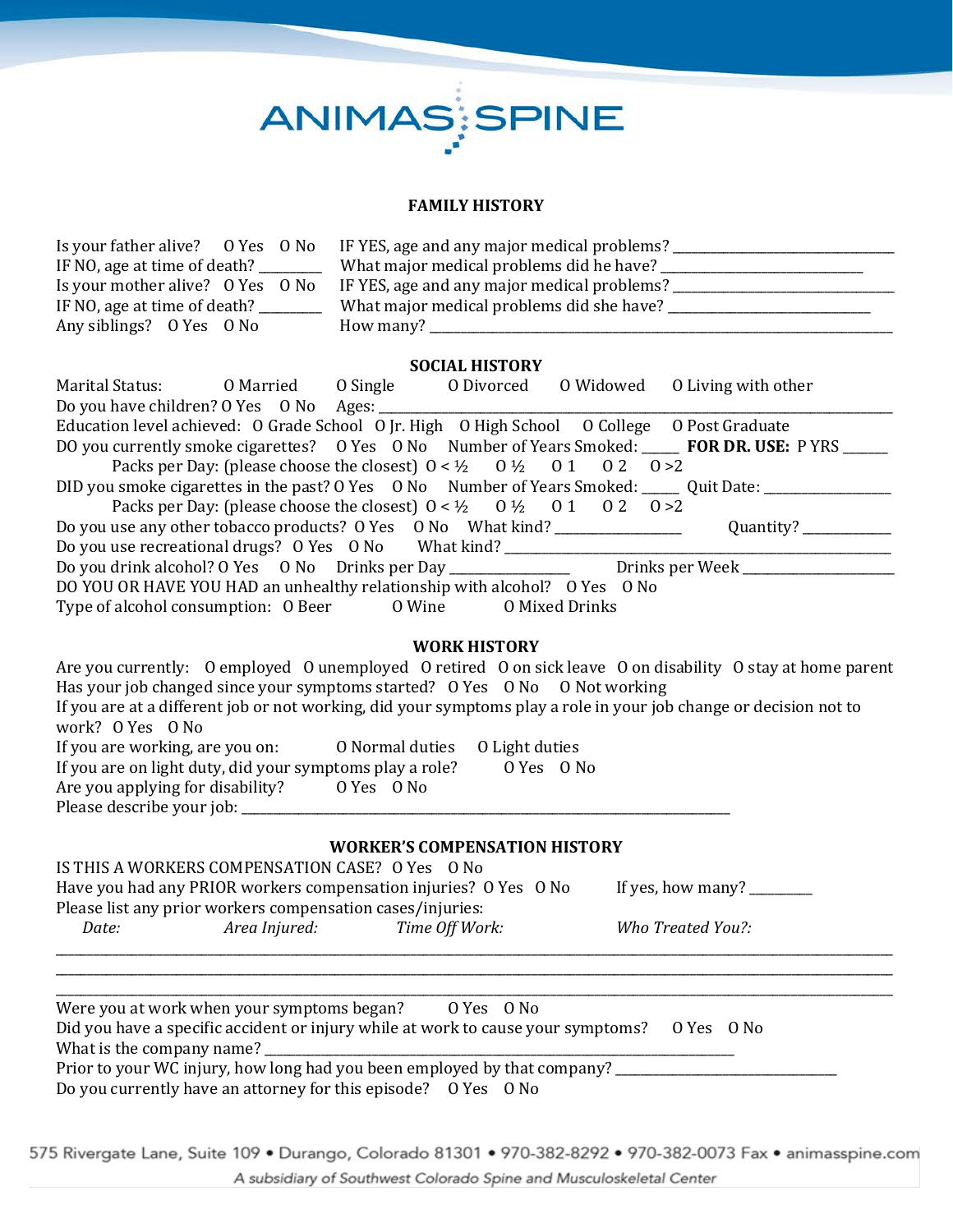

#### **CAR ACCIDENTS**

WERE YOUR SYMPTOMS CAUSED BY A CAR ACCIDENT? O Yes O No<br>Have you had any PRIOR car accidents? O Yes O No If yes, how many? Have you had any PRIOR car accidents? O Yes O No If yes, how many? \_\_\_\_\_\_\_\_\_\_\_\_\_\_<br>Please list: Date: Area Injured: Time Off Work:

Please list: *Date: Area Injured: Time Off Work: Who Treated You?:*

\_\_\_\_\_\_\_\_\_\_\_\_\_\_\_\_\_\_\_\_\_\_\_\_\_\_\_\_\_\_\_\_\_\_\_\_\_\_\_\_\_\_\_\_\_\_\_\_\_\_\_\_\_\_\_\_\_\_\_\_\_\_\_\_\_\_\_\_\_\_\_\_\_\_\_\_\_\_\_\_\_\_\_\_\_\_\_\_\_\_\_\_\_\_\_\_\_\_\_\_\_\_\_\_\_\_\_\_\_\_\_\_\_\_\_\_\_\_\_\_\_\_\_\_\_\_\_\_\_\_\_\_ Do you currently have an attorney for this episode? O Yes O No

#### **REVIEW OF SYMPTOMS**

\_\_\_\_\_\_\_\_\_\_\_\_\_\_\_\_\_\_\_\_\_\_\_\_\_\_\_\_\_\_\_\_\_\_\_\_\_\_\_\_\_\_\_\_\_\_\_\_\_\_\_\_\_\_\_\_\_\_\_\_\_\_\_\_\_\_\_\_\_\_\_\_\_\_\_\_\_\_\_\_\_\_\_\_\_\_\_\_\_\_\_\_\_\_\_\_\_\_\_\_\_\_\_\_\_\_\_\_\_\_\_\_\_\_\_\_\_\_\_\_\_\_\_\_\_\_\_\_\_\_\_\_ \_\_\_\_\_\_\_\_\_\_\_\_\_\_\_\_\_\_\_\_\_\_\_\_\_\_\_\_\_\_\_\_\_\_\_\_\_\_\_\_\_\_\_\_\_\_\_\_\_\_\_\_\_\_\_\_\_\_\_\_\_\_\_\_\_\_\_\_\_\_\_\_\_\_\_\_\_\_\_\_\_\_\_\_\_\_\_\_\_\_\_\_\_\_\_\_\_\_\_\_\_\_\_\_\_\_\_\_\_\_\_\_\_\_\_\_\_\_\_\_\_\_\_\_\_\_\_\_\_\_\_\_

Check Yes or No in the following areas. If "Yes," please describe:

### 1. CONSTITUTIONAL

| A. Recent Weight Change?                   | 0 Yes      | O No             | <u> 1980 - Johann John Stein, Amerikaansk politiker († 1908)</u>                                                      |
|--------------------------------------------|------------|------------------|-----------------------------------------------------------------------------------------------------------------------|
| B. Change or loss of appetite? O Yes       |            | $0$ No           | <u> 1990 - Johann Stein, marwolaethau a bhann an t-Amhain an t-Amhain an t-Amhain an t-Amhain an t-Amhain an t-A</u>  |
| C. Fevers?                                 | 0 Yes      | 0 No             |                                                                                                                       |
| D. Chills?                                 | 0 Yes      | $0$ No           |                                                                                                                       |
| E. Night Sweats?                           | 0 Yes      | O No             |                                                                                                                       |
| F. Weakness/Fatigue?                       | 0 Yes      | O No             |                                                                                                                       |
| 2. EYES                                    |            |                  |                                                                                                                       |
| A. Vision change?                          | O Yes O No |                  |                                                                                                                       |
| B. Glasses/contacts?                       | 0 Yes      | $0$ No           | <u> 1980 - Johann John Harry, mars and deutscher Amerikaanse kommunister († 1901)</u>                                 |
| C. Glaucoma?                               | 0 Yes      | 0 No             |                                                                                                                       |
| D. Eye infections (iritis)?                | 0 Yes      | 0 N <sub>0</sub> | <u> 1980 - Jan James James Jan James James James James James James James James James James James James James Jam</u>  |
| E. Loss of Vision?                         | 0 Yes      | O No             |                                                                                                                       |
| 3. EARS, NOSE AND THROAT                   |            |                  |                                                                                                                       |
| A. Decrease or loss of hearing? O Yes O No |            |                  | <u> 1980 - Jan James James Barnett, amerikan bizko bainar (h. 1980).</u>                                              |
| B. Earache or infection?                   | 0 Yes      | $0$ No           |                                                                                                                       |
| C. Tinnitus (ringing in ear)?              | 0 Yes      | O No             |                                                                                                                       |
| D. Nasal stuffiness/discharge? O Yes       |            | 0 No             |                                                                                                                       |
| E. Nosebleeds?                             | 0 Yes      | O No             |                                                                                                                       |
| F. Sore throat?                            | 0 Yes      | O No             | <u> 1980 - Johann John Harry, mars ar yw i ganwys y cyfan y cyfan y cyfan y cyfan y cyfan y cyfan y cyfan y cyfa</u>  |
| G. Hoarseness?                             | 0 Yes      | $0$ No           |                                                                                                                       |
| H. Dental problems?                        | 0 Yes      | 0 No             | <u> 1980 - Jan James James, martin amerikan basar dan berasal dari personal dan berasal dari berasal dalam berasa</u> |
| I. Dentures?                               | 0 Yes      | $0$ No           |                                                                                                                       |
| J. Difficulty swallowing?                  | 0 Yes      | O No             |                                                                                                                       |
| 4. CARDIOVASCULAR                          |            |                  |                                                                                                                       |
| A. Chest pain?                             | 0 Yes      | O No             |                                                                                                                       |
| B. Shortness of breath?                    | 0 Yes      | $0$ No           |                                                                                                                       |
| C. Palpitations?                           | O Yes O No |                  |                                                                                                                       |
| D. Swelling in the legs?                   | 0 Yes      | $0$ No           | <u> 1990 - Johann John Stone, markin film yn y brening yn y brening yn y brening yn y brening yn y brening yn y b</u> |
| F. Pacemaker?                              | O Yes O No |                  |                                                                                                                       |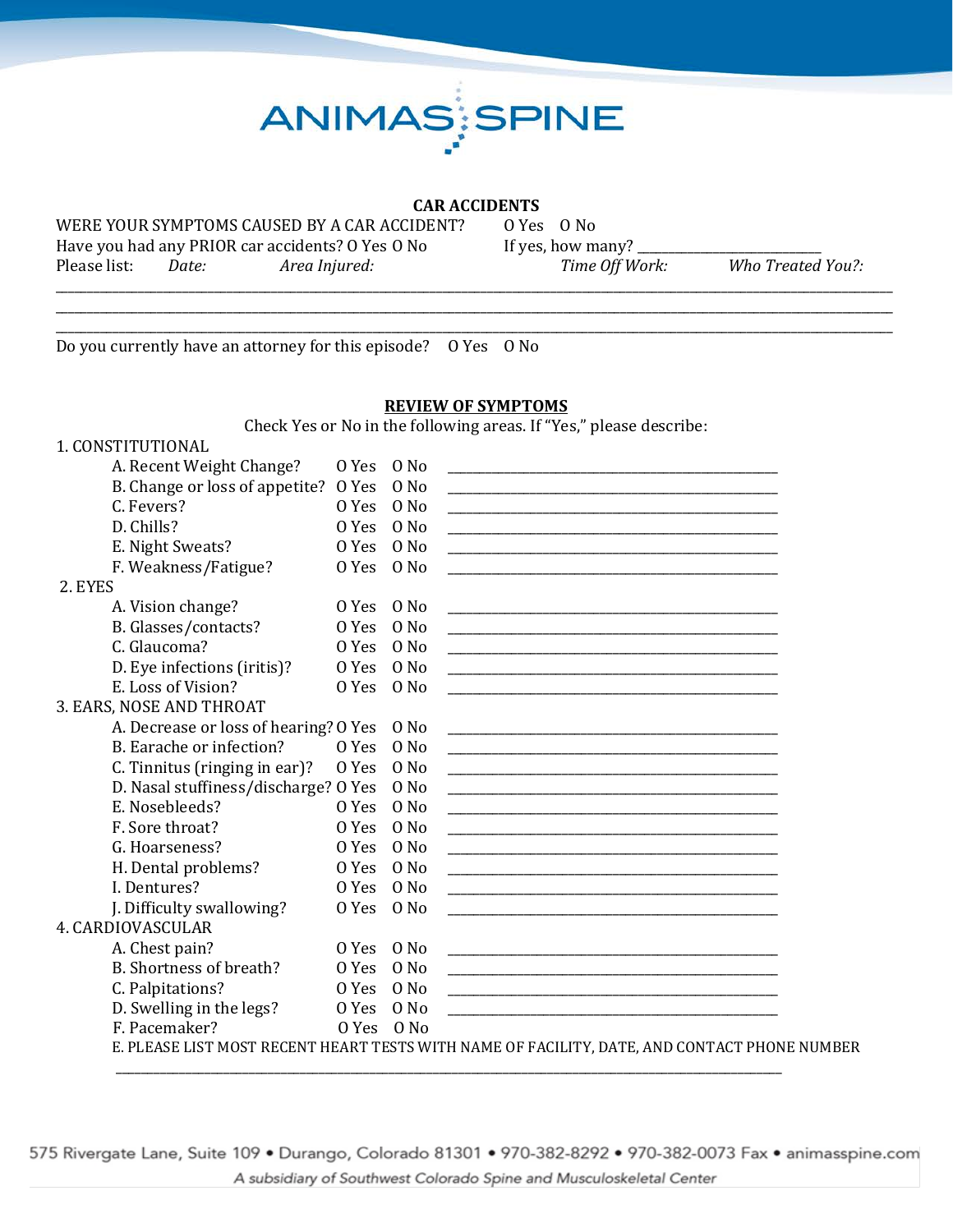# ANIMAS SPINE

| 5. RESPIRATORY                              |                 |                       |                                                                                                                        |  |
|---------------------------------------------|-----------------|-----------------------|------------------------------------------------------------------------------------------------------------------------|--|
| A. Cough?                                   | $0$ No<br>0 Yes |                       |                                                                                                                        |  |
| B. Wheezing/asthma?                         | 0 Yes<br>0 No   |                       |                                                                                                                        |  |
| C. Pneumonia or bronchitis?                 | 0 Yes<br>0 No   |                       |                                                                                                                        |  |
| D. Shortness of breath?                     | 0 Yes<br>O No   |                       | <u> 1989 - Johann John Stein, markin fan it ferskearre fan it ferskearre fan it ferskearre fan it ferskearre fan</u>   |  |
| 6. GASTROINTESTINAL                         |                 |                       |                                                                                                                        |  |
| A. Abdominal pain?                          | 0 Yes<br>0 No   |                       |                                                                                                                        |  |
| B. Nausea or vomiting?                      | 0 No<br>0 Yes   |                       |                                                                                                                        |  |
| C. Constipation?                            | 0 Yes<br>O No   |                       |                                                                                                                        |  |
| D. Diarrhea?                                | 0 Yes<br>0 No   |                       |                                                                                                                        |  |
| E. Heartburn/acid reflux?                   | 0 Yes<br>$0$ No |                       | <u> 1980 - Jan James James Barnett, amerikan bestean ingilang pada 2000 - pada 2000 - pada 2000 - pada 2000 - pada</u> |  |
| F. Rectal bleeding or black,                | 0 Yes<br>0 No   |                       | <u> 1989 - Johann Stein, marwolaethau a bhann an t-Amhain an t-Amhain an t-Amhain an t-Amhain an t-Amhain an t-A</u>   |  |
| tarry stools?                               |                 |                       |                                                                                                                        |  |
| 7. GENITOURINARY                            |                 |                       |                                                                                                                        |  |
| A. Increase frequency of urination?         | 0 Yes           | O No                  |                                                                                                                        |  |
| B. Pain/burning when you urinate?           | O Yes           | O No                  |                                                                                                                        |  |
| C. Frequent infection of urine?             | 0 Yes           | O No                  |                                                                                                                        |  |
| D. Incontinence (loss of control)?          | O Yes           | O No                  | <u> 1980 - Johann John Stone, mars eta biztanleria (h. 1980).</u>                                                      |  |
| E. Reduced force of urination?              | 0 Yes           | O No                  |                                                                                                                        |  |
| 8. MUSCOLOSKELETAL                          |                 |                       |                                                                                                                        |  |
| A. Muscle aches?                            | 0 Yes           | $0$ No                |                                                                                                                        |  |
| B. Joint pains/stiffness (arthritis)? O Yes |                 | 0 No                  |                                                                                                                        |  |
| C. Swelling of joints?                      | O Yes           | 0 No                  | <u> 1989 - Johann John Stein, markin fan it ferskearre fan it ferskearre fan it ferskearre fan it ferskearre fan</u>   |  |
| 9. SKIN                                     |                 |                       |                                                                                                                        |  |
| A. Rash?                                    |                 |                       |                                                                                                                        |  |
| B. Lumps or sores?                          |                 |                       |                                                                                                                        |  |
|                                             |                 |                       |                                                                                                                        |  |
| D. Dryness?                                 |                 |                       |                                                                                                                        |  |
| E. Ulcers?                                  |                 |                       |                                                                                                                        |  |
| F. Abnormal scars?                          |                 |                       |                                                                                                                        |  |
| 10. NEUROLOGICAL                            |                 |                       |                                                                                                                        |  |
| A. Headaches?                               | 0 Yes           |                       |                                                                                                                        |  |
| B. Fainting/blackouts?                      | O Yes           |                       |                                                                                                                        |  |
| C. Tremors/involuntary movements? O Yes     |                 |                       |                                                                                                                        |  |
| D. Numbness, tingling?                      | 0 Yes           | $0$ No $\overline{0}$ |                                                                                                                        |  |
| E. Dizziness?                               | 0 Yes           |                       |                                                                                                                        |  |
| F. Muscle weakness?                         | 0 Yes           |                       |                                                                                                                        |  |
| 11. PSYCHIATRIC                             |                 |                       |                                                                                                                        |  |
| A. Depression?                              |                 |                       |                                                                                                                        |  |
| B. Mood swings?                             |                 |                       |                                                                                                                        |  |
| C. Anger?                                   |                 |                       |                                                                                                                        |  |
|                                             |                 |                       |                                                                                                                        |  |
| 12. ENDOCRINE                               |                 |                       |                                                                                                                        |  |
|                                             |                 |                       |                                                                                                                        |  |
|                                             |                 |                       |                                                                                                                        |  |
| C. Hot flashes?                             | O Yes           |                       |                                                                                                                        |  |
|                                             |                 |                       |                                                                                                                        |  |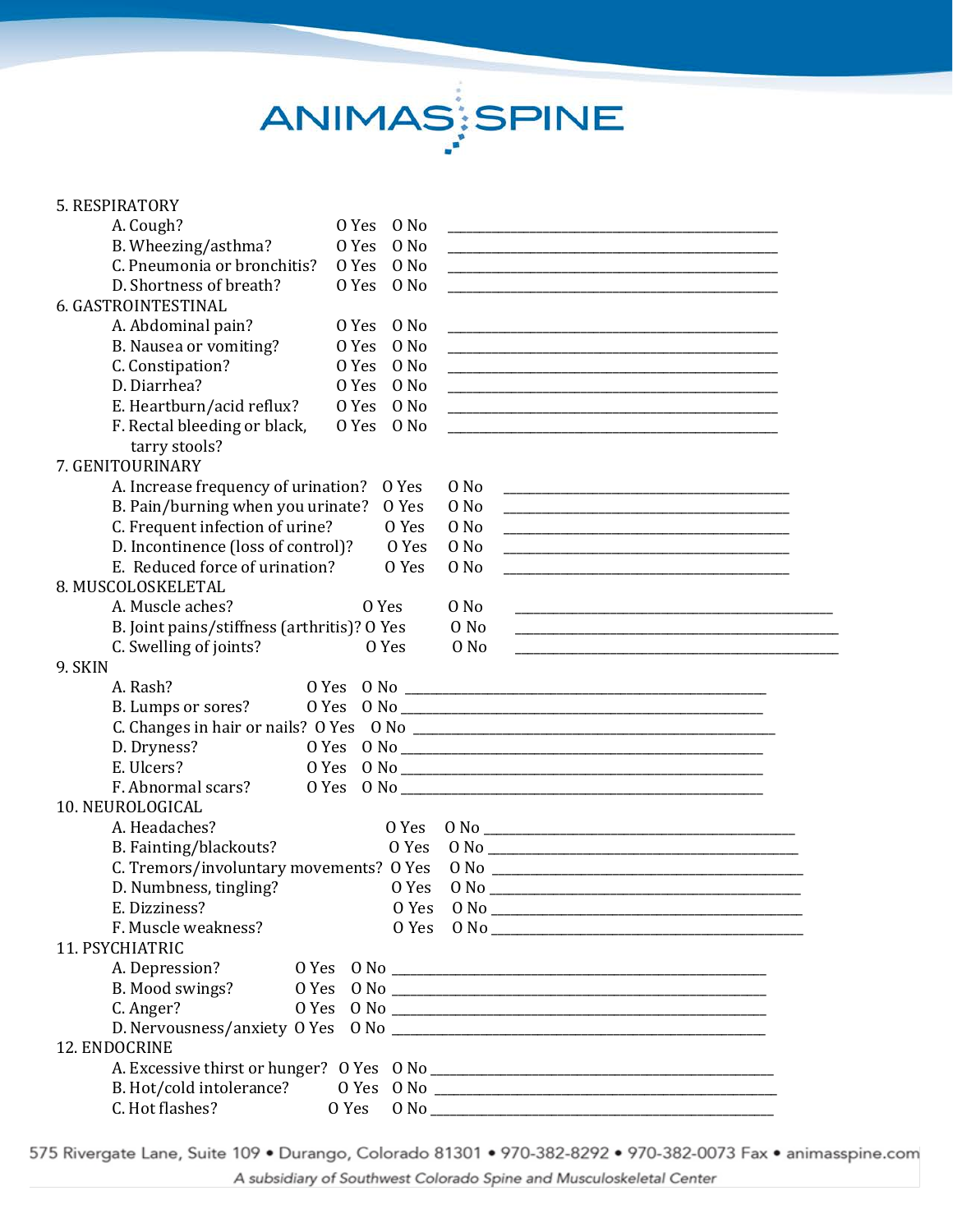

| 13. HEMATOLOGICAL           |  |
|-----------------------------|--|
| <b>Additional comments:</b> |  |
|                             |  |
|                             |  |